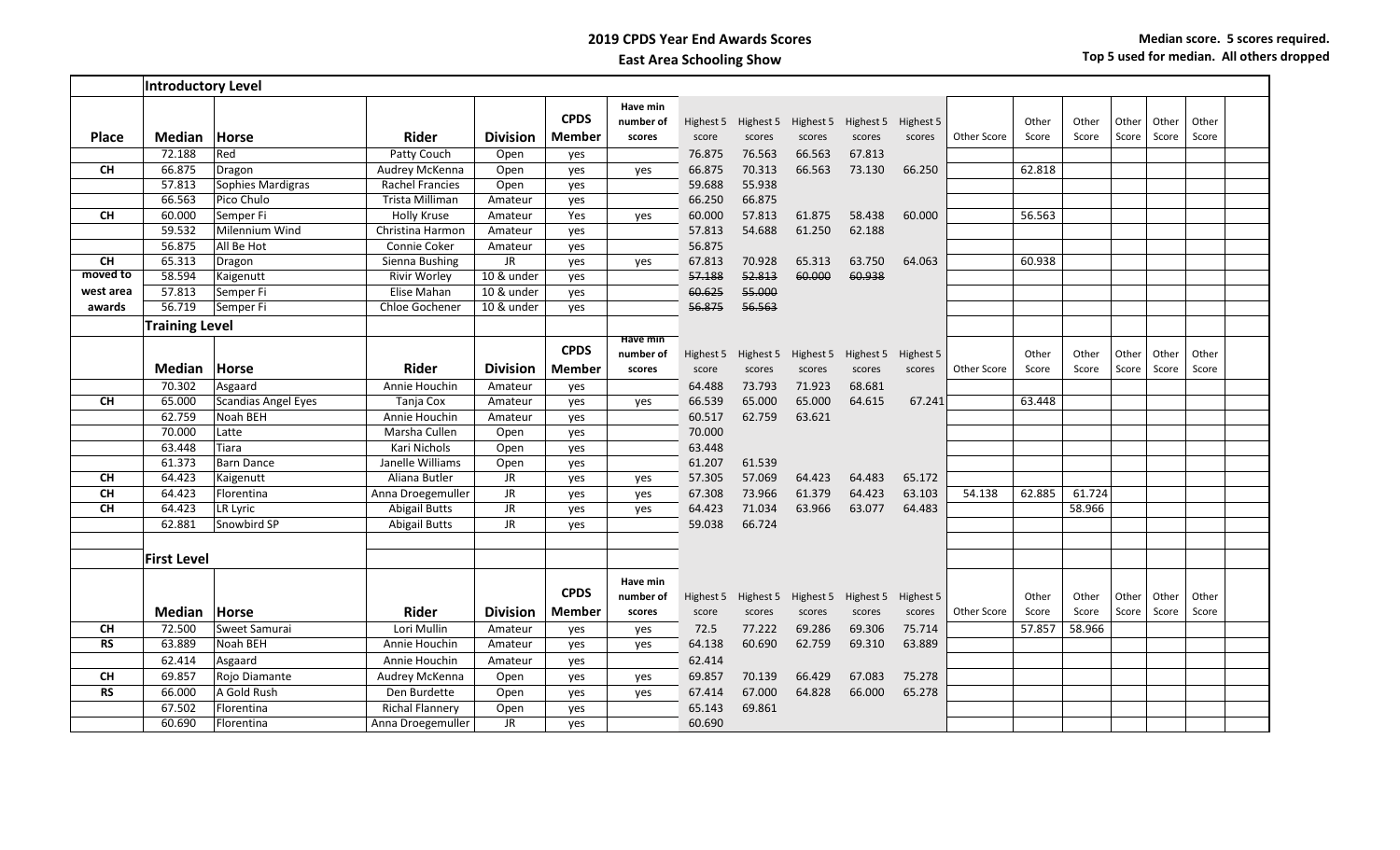## **2019 CPDS Year End Awards Scores East Area Schooling Show**

| <b>Second Level</b> |                            |                        |                 |                              |                                 |                 |        |                                                             |        |                     |             |                |                |                |                |                |  |
|---------------------|----------------------------|------------------------|-----------------|------------------------------|---------------------------------|-----------------|--------|-------------------------------------------------------------|--------|---------------------|-------------|----------------|----------------|----------------|----------------|----------------|--|
|                     |                            |                        |                 | <b>CPDS</b>                  | Have min<br>number of           |                 |        | Highest 5 Highest 5 Highest 5 Highest 5                     |        | Highest 5           |             | Other          | Other          | Other          | Other          | Other          |  |
| Median              | Horse                      | <b>Rider</b>           | <b>Division</b> | <b>Member</b>                | scores                          | score           | scores | scores                                                      | scores | scores              | Other Score | Score          | Score          | Score          | Score          | Score          |  |
| 61.081              | Rojo Diamante              | Audrey McKenna         | Open            | yes                          |                                 | 72.297          | 49.865 |                                                             |        |                     |             |                |                |                |                |                |  |
| 68.108              | Sweet Samauri              | Lori Mullin            | AM              | yes                          |                                 | 68.108          |        |                                                             |        |                     |             |                |                |                |                |                |  |
| <b>Third Level</b>  |                            |                        |                 |                              |                                 |                 |        |                                                             |        |                     |             |                |                |                |                |                |  |
| Median Horse        |                            | <b>Rider</b>           | <b>Division</b> | <b>CPDS</b><br><b>Member</b> | Have min<br>number of<br>scores | score           | scores | Highest 5 Highest 5 Highest 5 Highest 5 Highest 5<br>scores | scores | scores              | Other Score | Other<br>Score | Other<br>Score | Other<br>Score | Other<br>Score | Other<br>Score |  |
| <b>Fourth Level</b> |                            |                        |                 |                              |                                 |                 |        |                                                             |        |                     |             |                |                |                |                |                |  |
| Median              | Horse                      | <b>Rider</b>           | <b>Division</b> | <b>CPDS</b><br><b>Member</b> | Have min<br>number of<br>scores | score           | scores | Highest 5 Highest 5 Highest 5 Highest 5<br>scores           | scores | Highest 5<br>scores | Other Score | Other<br>Score | Other<br>Score | Other<br>Score | Other<br>Score | Other<br>Score |  |
|                     |                            |                        |                 |                              |                                 |                 |        |                                                             |        |                     |             |                |                |                |                |                |  |
|                     | <b>Prix St. Georges</b>    |                        |                 |                              |                                 |                 |        |                                                             |        |                     |             |                |                |                |                |                |  |
| Median              | Horse                      | <b>Rider</b>           | <b>Division</b> | <b>CPDS</b><br><b>Member</b> | Have min<br>number of<br>scores | score           | scores | Highest 5 Highest 5 Highest 5 Highest 5<br>scores           | scores | Highest 5<br>scores | Other Score | Other<br>Score | Other<br>Score | Other<br>Score | Other<br>Score | Other<br>Score |  |
|                     |                            |                        |                 |                              |                                 |                 |        |                                                             |        |                     |             |                |                |                |                |                |  |
|                     | <b>Musical Freestyle</b>   |                        |                 |                              |                                 |                 |        |                                                             |        |                     |             |                |                |                |                |                |  |
| <b>Median</b>       | Horse                      | Rider                  | <b>Division</b> | <b>CPDS</b><br><b>Member</b> | Have min<br>number of           |                 |        | Highest 5 Highest 5 Highest 5 Highest 5                     |        | Highest 5           | Other Score | Other          | Other          | Other          | Other          | Other          |  |
| 76.607              | PWR Brienne of Tarth       | Patty Couch            | Open            | yes                          | scores                          | score<br>76.607 | scores | scores                                                      | scores | scores              |             | Score          | Score          | Score          | Score          | Score          |  |
| 66.985              | Noah BEH                   | Annie Houchin          | AM              | yes                          |                                 | 66.985          |        |                                                             |        |                     |             |                |                |                |                |                |  |
|                     | <b>Sport Horse In Hand</b> |                        |                 |                              |                                 |                 |        |                                                             |        |                     |             |                |                |                |                |                |  |
|                     |                            |                        |                 | <b>CPDS</b>                  | Have min<br>number of           | Highest 5       |        | Highest 5 Highest 5 Highest 5                               |        | Highest 5           |             | Other          | Other          | Other          | Other          | Other          |  |
| Median              | Horse                      | <b>Rider</b>           | <b>Division</b> | <b>Member</b>                | scores                          | score           | scores | scores                                                      | scores | scores              | Other Score | Score          | Score          | Score          | Score          | Score          |  |
| 69.300              | Angelica                   | Den Burdette           |                 | yes                          |                                 | 69.3            |        |                                                             |        |                     |             |                |                |                |                |                |  |
| 63.260              | Jan's Redeeming Thunder    | <b>Rachel Francies</b> |                 | yes                          |                                 | 63.26           |        |                                                             |        |                     |             |                |                |                |                |                |  |
|                     |                            |                        |                 |                              |                                 |                 |        |                                                             |        |                     |             |                |                |                |                |                |  |
|                     |                            |                        |                 |                              |                                 |                 |        |                                                             |        |                     |             |                |                |                |                |                |  |
|                     |                            |                        |                 |                              |                                 |                 |        |                                                             |        |                     |             |                |                |                |                |                |  |